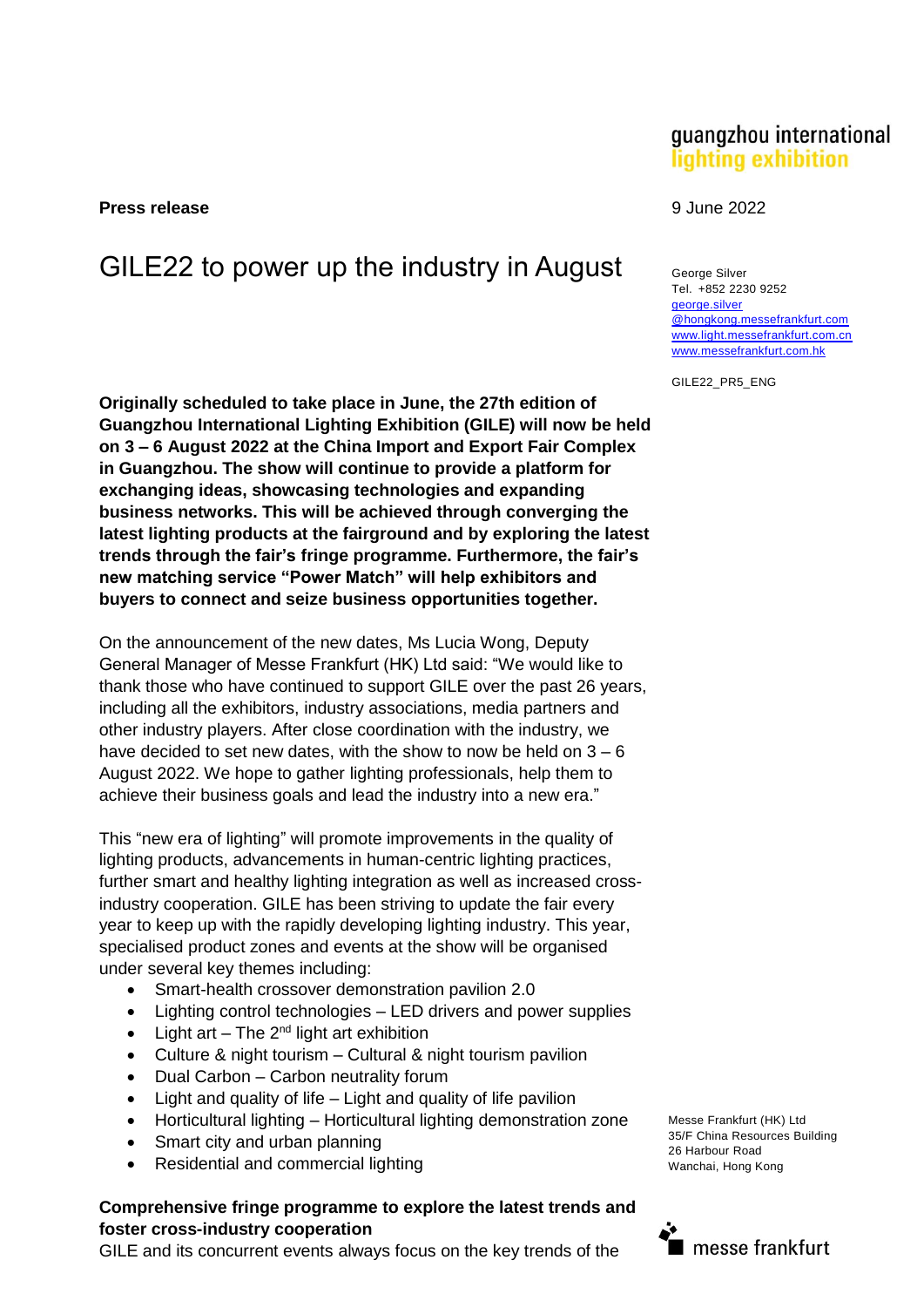lighting industry as well as how different industries can work together to take further advantage of them. This year will see the introduction of the new 'Power Match' online business matching service. With it, industry players will be able to break down geographical barriers to connect with each other more efficiently to seize business opportunities.

Through the synergies between the fair and conference, GILE 2022 will continue to be a platform for information exchange, technical expertise sharing, design inspiration and business cooperation. To complement this, online and offline content will be offered to engage audiences before, during and after the show. This will help to connect industry players around the world and create in-depth communication between exhibitors and buyers.

#### **Five themes to power the industry**

This year's GILE fringe programme will be organised under the theme of 'Industry Power' in order to demonstrate the strong growth and momentum of the lighting industry. One aspect of this development is that industry players are looking to upgrade their capabilities by adopting new technological breakthroughs, strengthening their business in the process. As one of the leading lighting exhibitions, GILE organises a wide range of activities, gathering those from the traditional lighting industry, smart lighting technology, logistics and more to foster business opportunities and help drive the industry forward.

This year's concurrent events will unite different industry associations and institutions into five themed categories.

#### **The power of branding**

Lighting players are constantly striving to improve their brand, by creating innovative and high-quality products, and keeping up to date with the latest trends. Through continuous research and development, new breakthroughs in lighting technology have created unlimited possibilities for improving people's lives. Activities related to this theme will include:

- "New era, New opportunity" GILE 2022 opening ceremony
- Alighting award ceremony

#### **The power of cross-industry cooperation**

Cross-industry cooperation has become one of the main drivers of the lighting industry's transformation. With the increasing popularity of smart home products, supply chains are being upgraded, incorporating diverse components ranging from drivers to packaging, lamps, smart control systems, smart sensors and software. To take advantage of the benefits of integrating resources from different sectors, lighting companies must learn how to collaborate with other industries effectively. Activities related to this theme will include:

- Smart-health crossover forum
	- o Intelligent lighting forum
	- $\circ$  PLC symposium The smart lighting ecosystem
	- o Innovative lighting applications in the IoT era forum by DALI
	- $\circ$  Home automation and innovation seminar

Guangzhou International Lighting Exhibition Guangzhou, 3 – 6 August, 2022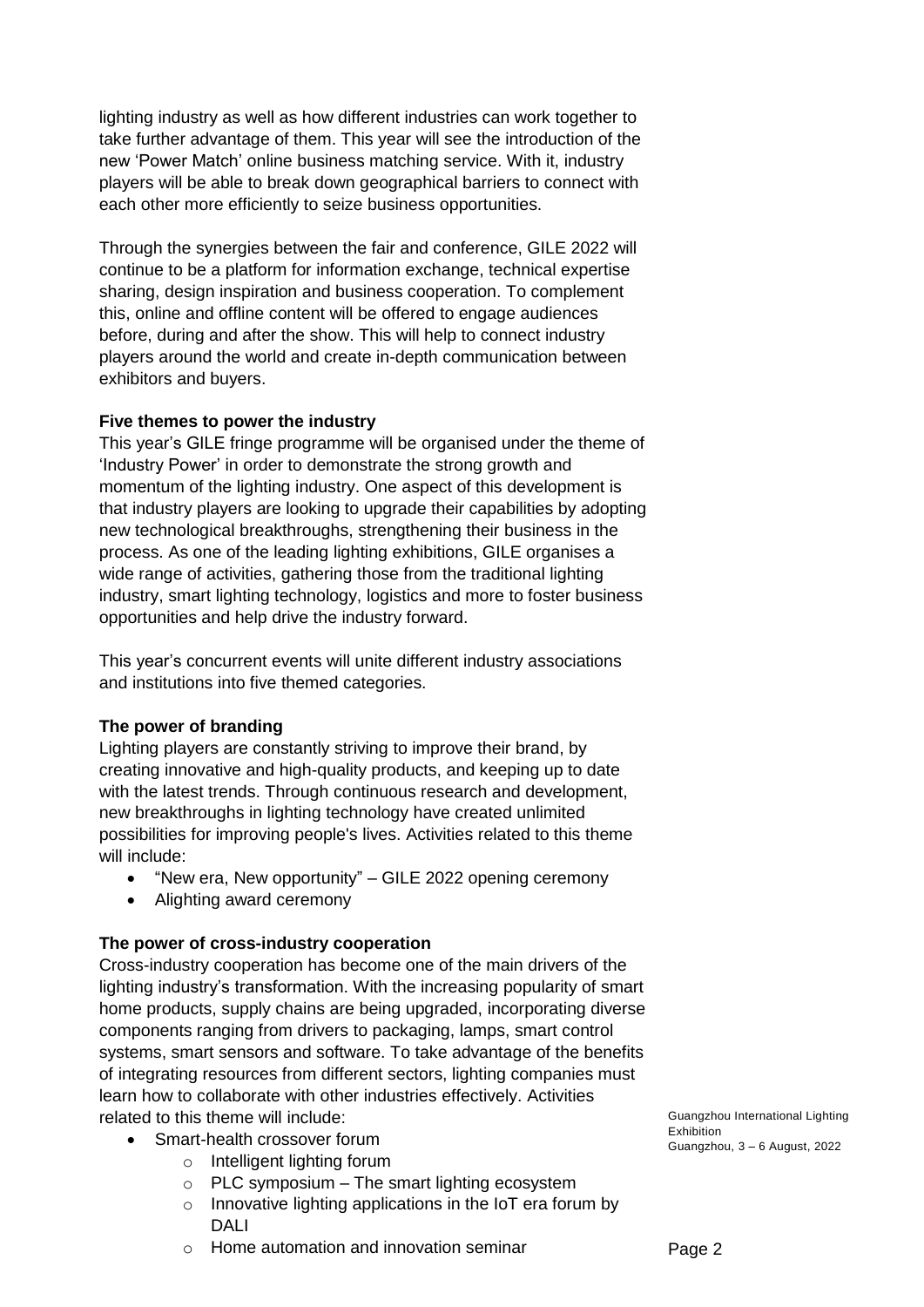- o Supply chain collaboration forum
- o Smart lighting design discussion forum
- Carbon neutrality forum
- Cultural & night tourism forum

### **The power of research and development**

Lighting professionals are driven by innovation and empowered by technology to ensure the sustainable growth of their businesses. Over the years, the industry has continued to evolve with new technologies aimed not just at increasing the brightness and intensity of lighting but also towards other functions such as human-centric and health lighting. Events related to this theme will include:

- $\bullet$  The 2<sup>nd</sup> China horticultural lighting discussion forum
- 2022 Alighting forum
	- o Human-centric lighting
	- o Educational lighting
	- o 'Dual Carbon' and road lighting
	- o 'Dual Carbon' and architecture lighting
- Light and quality of life  $-$  The 9<sup>th</sup> China innovative LED lighting conference

#### **The power of design**

With the development of the country's economy, Chinese society is entering an era of originality and innovative thinking. Today, new design trends place a heavier focus on the relationship between lighting with health and liveability. Events related to this theme will include:

- Zhinaer Smart home era, explore new ideas of space design
- $\bullet$  ITH Care The 1<sup>st</sup> circadian lighting and smart elderly care lighting forum
- International WELL Building Institute™ (IWBI™) forum Health and lighting environment
- Design session: Luce e design Lighting art
- Design session: Dengguang Bang Healthy lighting forum
- Cross-industry collaboration designer's conference
- 2022 Asian lighting arts symposium

#### **The power of sales channels**

B2C lighting firms are improving and transforming their businesses by offering personalised services to their customers. With China's "Internet Plus" initiative promoting online and offline integration, businesses are increasingly using e-commerce data to gain a deeper understanding of their consumers' preferences. This approach is helping to connect manufacturers with customers, so they can produce products which fit their needs. Events related to this theme will include:

- "Future and Life" Home decor forum
- Lighting export forum
- "Power Match" business matching service

Ms Lucia Wong added "The lighting industry will reach new milestones over the next decade, with innovation becoming a main focus. We hope that GILE can continue to provide a platform for the industry to share lighting design concepts and advanced technologies. We aim to bring about a new era of lighting, with increased business opportunities for all Guangzhou International Lighting Exhibition Guangzhou, 3 – 6 August, 2022

Page 3